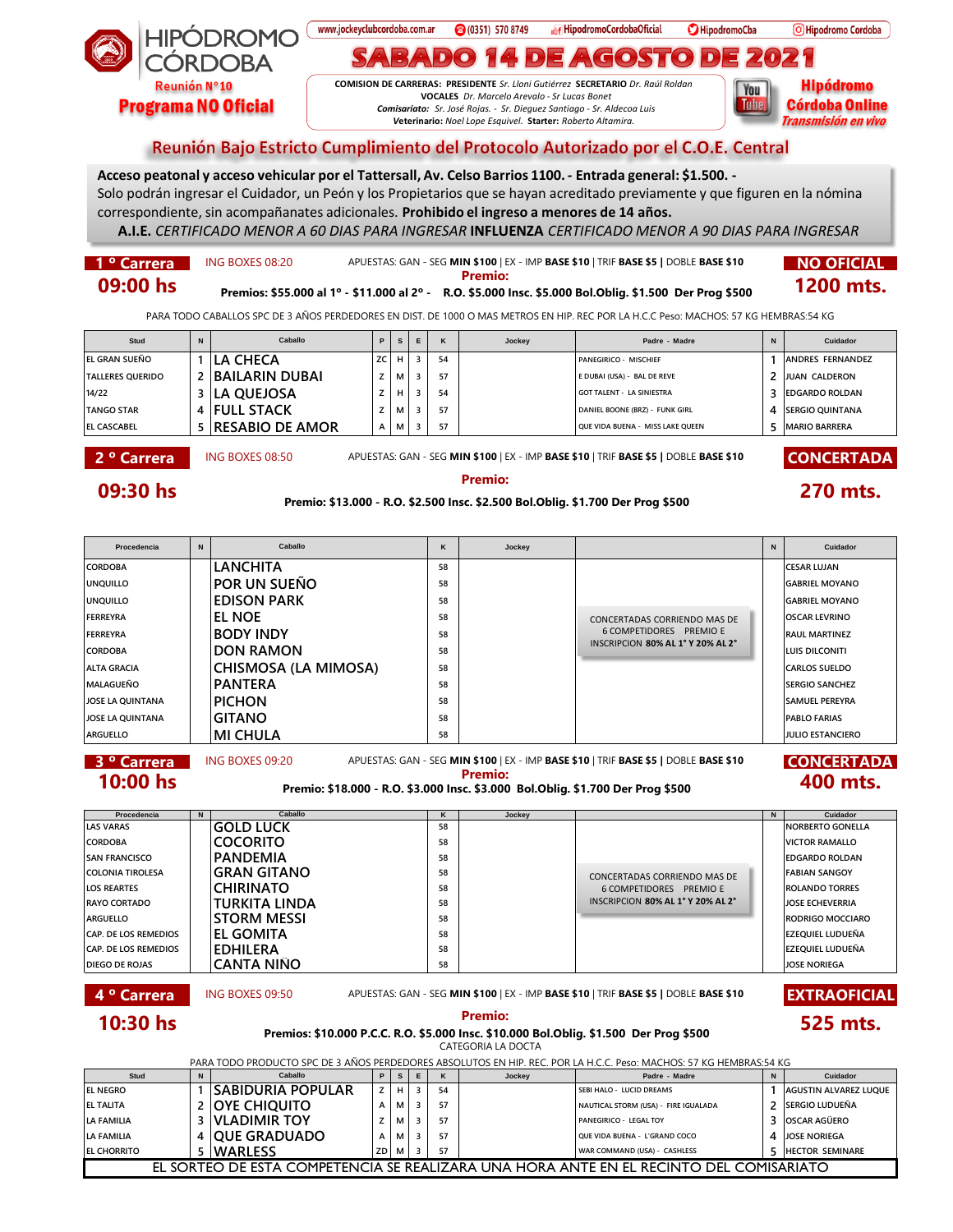**5 ° Carrera BING BOXES 10:30** APUESTAS: GAN MIN \$100 | EX - IMP BASE \$10 | DOBLE BASE \$10 **CONCERTADA Procedencia N K Jockey N Cuidador SASTRE 1 PIMIENTA NEGRA <sup>57</sup> DIEGO DA SILVA 1 DANIEL SALINAS ARRUFO 2 FLACO <sup>57</sup> AGUSTIN RODRIGUEZ 2 AGUSTIN RODRIGUEZ SEBATIAN EL CANO 3 BOBY <sup>57</sup> ALEXIS CARABAJAL 3 GUSTAVO BONALDI SANTIAGO DEL ESTERO 4 CAPUCHON <sup>57</sup> LUIS TORRES 4 DARIO LLABAR 6 <sup>o</sup> Carrera** ING BOXES 10:50 APUESTAS: GAN - SEG **MIN \$100** | EX - IMP **BASE \$10** | TRIF **BASE \$5 |** DOBLE **BASE \$10 CONCERTADA Procedencia N K Jockey N Cuidador CALCHIN 1 SOY ASI <sup>58</sup> 1 MARCELO FUENTES VILLA DEL ROSARIO 2 PRINCIPE <sup>58</sup> 2 HORACIO ALARCON MALAGUEÑO** 3<sup></sup> **PAJARO** 58 58 **3** CONCERTADAS CORRIENDO MAS DE 3<sup>5</sup> SERGIO SANCHEZ **LA TORDILLA 4 DON BETO <sup>58</sup> 4 DANTE VARELA** 6 COMPETIDORES PREMIO E **GUIÑAZU 5 SR. NUDISTA <sup>58</sup> 5 JUAN LEQUIZAMON LA CALERA 6 JUAN DOMINGO <sup>58</sup> 6 MARCOS LUNA CORDOBA 7 GRAN GURDI <sup>58</sup> 7 DANIEL CAMPOS 7 º Carrera | ING BOXES 11:20** APUESTAS: GAN - SEG **MIN \$100** | EX - IMP **BASE \$10** | TRIF **BASE \$5 |** DOBLE **BASE \$10 CONCERTADA Procedencia N K Jockey N Cuidador VA. TULUMBA 1 PAJARITO (CHE PATRON) <sup>58</sup> 1 NAHUEL QUINTEROS VILLA DEL ROSARIO 2 YERBITA <sup>58</sup> 2 HORACIO ALARCON SAN FCO. CHAÑAR 3 ROBERTITO <sup>58</sup> 3 SERGIO MONTE CORDOBA 4 LINK RED 58 58 1 CONCERTADAS CORRIENDO MAS DE 4 JUAN FERNANDEZ VILLA STA. ROSA 5 TEMBLOR <sup>58</sup> 5 DANIEL REY** 6 COMPETIDORES PREMIO E **COLONIA TIROLESA 6 GALAN <sup>58</sup> 6 FABIAN SANGOY FERREYRA 7 PEMAHUAYEN <sup>58</sup> 7 OSCAR LEVRINO SALSIPUEDES 8 CUCHILLO <sup>58</sup> 8 FRANCISCO GABALDON GENERAL PAZ 9 RESCATADA <sup>58</sup> 9 ROQUE CENTURION 8 ° Carrera Boxes 11:50 APUESTAS: GAN - SEG MIN \$100 | EX - IMP BASE \$10 | TRIF BASE \$5 | DOBLE BASE \$10 <b>NO OFICIAL Stud N P S E K Jockey Padre - Madre N Cuidador CLAUDIA Y DANIEL 1 CABARETERO FAST <sup>Z</sup> <sup>M</sup> <sup>5</sup> <sup>54</sup> GHEGHO - LA CABARETERA 1 OSCAR LOPEZ COCONA 2 MISTER PABLO <sup>Z</sup> <sup>M</sup> <sup>4</sup> <sup>56</sup> DONT WORRY - LA FRANCISCANA 2 OSVALDO FONTAN LAS DOS M 3 GLORY TIME VAN <sup>Z</sup> <sup>M</sup> <sup>5</sup> <sup>54</sup> VAN NISTELROOY (USA) - TIMES OF GLORY 3 MATIAS LUDUEÑA MI VIEJO 4 ANDANDO <sup>Z</sup> <sup>M</sup> <sup>4</sup> <sup>56</sup> VILLERO CAT - CRIMINAL MINDS 4 MANUEL GOMEZ YORYI 5 LA HIBERITA <sup>Z</sup> <sup>H</sup> <sup>5</sup> <sup>51</sup> BLUE SNOW - HIBERITA 5 RAUL GOMEZ DON RIGO 6 MUSICALIZE T H 5 51 MASTER OF HOUNDS (USA) - LIZE SONG 6** SERGIO QUINTANA **14/22 7 MARSEILLES <sup>Z</sup> <sup>M</sup> <sup>4</sup> <sup>56</sup> STRATEGIC PRINCE (GB) - MISS PENN 7 EDGARDO ROLDAN POMPEYA 8 PERSEVERANT <sup>Z</sup> <sup>M</sup> <sup>5</sup> <sup>54</sup> FASTER - PERSEVERANTE SOY 8 ALEJANDRO ALARCON DOÑA AMELIA 9 DON PATAN <sup>Z</sup> <sup>M</sup> <sup>5</sup> <sup>54</sup> TREASURE BEACH (GB) - DOÑA COPADA 9 LUIS DURAN ROJO Y NEGRO 10 BACULUM <sup>Z</sup> <sup>M</sup> <sup>4</sup> <sup>56</sup> PORTAL DEL ALTO - BELLA INTERPRETE 10 SERGIO QUINTANA LA ÑATA 11 EL NICO <sup>A</sup> <sup>M</sup> <sup>4</sup> <sup>56</sup> BLUE SNOW - SUNRI CAT 11 MANUEL MARTINEZ EL GRINGO 12 FILEPETTI <sup>Z</sup> <sup>M</sup> <sup>4</sup> <sup>56</sup> MANIPULATOR (USA) - FANCY TALE (USA) 12 MAXIMILIANO ARRIETA 9 <sup>o</sup> Carrera Boxes 12:20 APUESTAS: GAN - SEG <b>MIN \$100** | EX - IMP **BASE \$10** | TRIF **BASE \$5 |** DOBLE **BASE \$10 CONCERTADA Procedencia N K Jockey N Cuidador ALTA GRACIA 1 MONITO <sup>58</sup> 1 GERMAN TERNASKY SAN FRANCISCO 2 DONATO <sup>58</sup> 2 ENZO LEJAS ESQUINA 3 TRENDY MAN <sup>58</sup> 3 WALTER SANGOY CORDOBA 4 INTEROCEANICO <sup>58</sup> 4 VICTOR PUCHETA CORDOBA 5 ORIENTADO RACE <sup>58</sup> 5 CESAR LUJAN 11:00 hs Premio: 300 mts. Premio: \$10.000 P.C.C. - R.O. \$10.000 Insc. \$10.000 Bol.Oblig. \$2.500 Jue.Oblig. \$10.000 Der Prog \$500 Caballo 12:30 hs Premio: Premio: Premio: 12:30 hs Premios:** \$45.000 al 1º - \$9.000 al 2º - R.O. \$4.000 Insc. \$4.000 Bol.Oblig. \$1.500 Der Prog \$500 **1100 mts.** PARA TODO CABALLO SPC DE 4 AÑOS Y MAS EDAD PERDEDORES EN DIST DE 1000 O MAS METROS EN HIP. REC POR LA H.C.C Peso: 4 AÑOS 58 KG. 5 AÑOS 56 KG. 6 AÑOS Y MAS EDAD 54 KG. **Caballo** SE SORTEARA EL ORDEN DE LARGADA **Caballo 11:30 hs Premio: Premio: Premio: Premio: Premio: 11:30 hs Premio:** \$20.000 - R.O. \$3.000 Insc. \$3.000 Bol.Oblig. \$1.700 Der Prog \$500 **15. 12:00 hs Premio: 325 mts. Premio: \$20.000 - R.O. \$3.000 Insc. \$3.000 Bol.Oblig. \$1.700 Der Prog \$500 13:00 hs** Premio: \$5.000 P.C.C - R.O. \$4.000 Insc. \$4.000 Bol.Oblig. \$1.700 Jue.Oblig. \$4.000 Der Prog \$500 **475 mts.** ING BOXES 11:20 , **Caballo Caballo** INSCRIPCION **80% AL 1° Y 20% AL 2°** INSCRIPCION **80% AL 1° Y 20% AL 2°**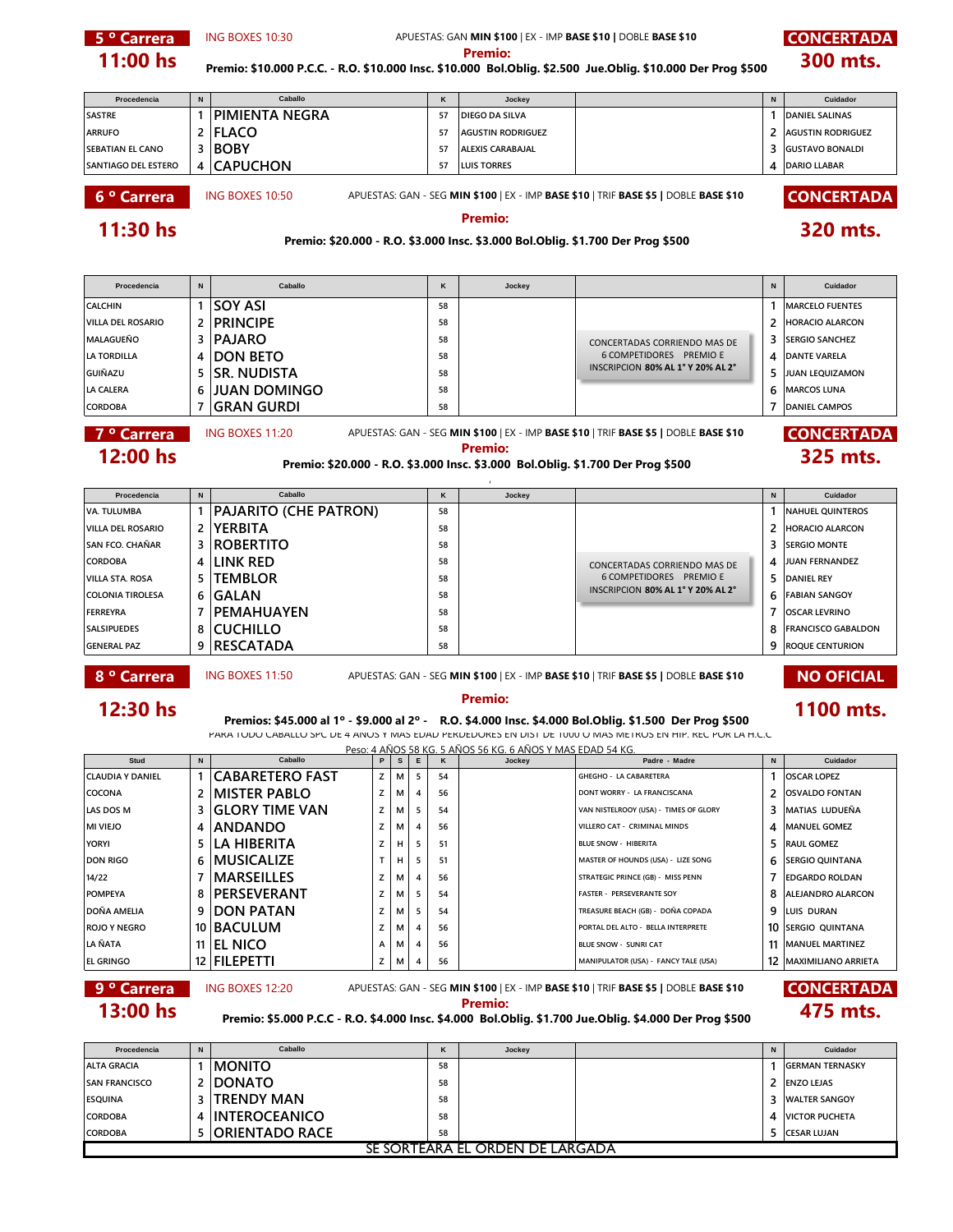**10 · Carrera** ING BOXES 13:00 APUESTAS: GAN **MIN \$100** | EX - IMP **BASE \$10** | DOBLE **BASE \$10 CONCERTADA Procedencia N K Jockey N Cuidador LORETO 1 DOÑA GLADYS (COND) VICTOR ESPINDOLA 1 OMAR DAHER SEBATIAN EL CANO 2 DOLLY ALEXIS CARABAJAL 2 GUSTAVO BONALDI ARGUELLO 3 EL 22 JUNIOR MENDOZA 3 ALBERTO MOLINA SUNCHALES 4 YESSY JONATAN REYNOSO 4 MARIANO WALKER 11 ° Carrera** ING BOXES 13:30 **APUESTAS: GAN MIN \$100** | EX BASE \$10 | DOBLE BASE \$10 **CONCERTADA Procedencia N K Jockey N Cuidador SEBATIAN EL CANO 1 3X2 ALEXIS CARABAJAL 1 ALEXIS CARABAJAL ARRUFO 2 FRANCISCANO AGUSTIN RODRIGUEZ 2 AGUSTIN RODRIGUEZ RIO SECO 3 AURORA CAT DIEGO DA SILVA 3 DIEGO DA SILVA 12 ° Carrera** ING BOXES 14:00 APUESTAS: GAN - SEG MIN \$100 | EX - IMP BASE \$10 | TRIF BASE \$5 | DOBLE BASE \$10 **CONCERTADA Procedencia N K Jockey N Cuidador** SARMIENTO **SALAMANCA** 60 60 JULIO REYNOSO **BOWER FOREST JAM 58 FERNANDO RICHARD COLONIA TIROLESA ENANA <sup>58</sup> FABIAN SANGOY** 6 COMPETIDORES PREMIO E **SAN FRANCISCO BELLA PAINTER <sup>58</sup> DANIEL GUIDIÑO** INSCRIPCION **80% AL 1° Y 20% AL 2° VILLA ALLENDE GITANA <sup>58</sup> RAUL ARISMENDI CALCHIN JAVI <sup>58</sup> MARCELO FUENTES** 13 ° Carrera **BOXES 14:30** APUESTAS: GAN - SEG MIN \$100 | EX - IMP BASE \$10 | TRIF BASE \$5 | DOBLE BASE \$10 **EXTRAOFICIAL Stud N P S E K Jockey Padre - Madre N Cuidador LA ABEJA 1 GRAN PALLARES <sup>Z</sup> <sup>M</sup> <sup>6</sup> <sup>54</sup> MASTER OF HOUNDS (USA) - FURIOSA HALO 1 JUAN ROMERO LOS TIMO 2 SUEÑO EN LIBERTAD <sup>A</sup> <sup>M</sup> <sup>4</sup> <sup>56</sup> LIBREO - MAD CORTAZAR 2 GONZALO PERALTA MIGUEL Y ANA 3 NEW GOD <sup>A</sup> <sup>M</sup> <sup>5</sup> <sup>54</sup> GALICADO - NEXTWEEK 3 LUIS QUINTEROS EL GRINGO 4 MONEY FIGHT ZD <sup>M</sup> <sup>4</sup> <sup>56</sup> LENOVO - FLOR DE ABRIL 4 MARCELO PANERO NONO JUAN 5 PRESA DEL AFRICA <sup>Z</sup> <sup>H</sup> <sup>4</sup> <sup>53</sup> RUNFORTHEDOE (BRZ) - SOUTH AFRICAN 5 MARCELO BIANCO LA GLORIA 6 REY ARTURO SOY <sup>A</sup> <sup>M</sup> <sup>4</sup> <sup>56</sup> NAUTICAL STORM (USA) - EMPIRIA 6 EDGARDO ROLDAN POMPEYA 7 LE CAPITAINE <sup>Z</sup> <sup>M</sup> <sup>4</sup> <sup>56</sup> FASTER - COMPIMAU 7 ALEJANDRO ALARCON DON ENRIQUE 8 GRAN CURSINO <sup>Z</sup> <sup>M</sup> <sup>4</sup> <sup>56</sup> GRAND CURSI - FANCY DRESSED 8 VICTOR VEGA CHICO LINDO 9 LORD FREEDOM <sup>A</sup> <sup>M</sup> <sup>4</sup> <sup>56</sup> LORD JAN - MI LIBERTAD 9 VICTOR RAMALLO LA AMISTAD 10 BLENDD RUNNER <sup>Z</sup> <sup>M</sup> <sup>4</sup> <sup>56</sup> RUNFORTHEDOE (BRZ) - BLENDA LEE 10 CLAUDIO HEREDIA 14 ° Carrera** ING BOXES 15:10 APUESTAS: GAN - SEG MIN \$100 | EX - IMP BASE \$10 | TRIF BASE \$5 | DOBLE BASE \$10 **CONCERTADA Procedencia N K Jockey N Cuidador CORDOBA SAR CASTICO <sup>58</sup> MARCELO AREVALO RIO SECO BOMBARDIE <sup>58</sup> OSCAR SARAVIA** VILLA ALLENDE **AMBICIOSO (REALIZADOR)** 58 **RAUL ARISMENDI ARISMENDI ARISMENDI DIEGO DE ROJAS GORDINI GORDINI 58 JOSE NORIEGA SAN FRANCISCO SIDWELL** 58 **DANIEL SIDWELL** 58 **DANIEL GUDIÑO VILLA DEL ROSARIO LUCIEN <sup>58</sup> JORGE MOLI CAP. DE LOS REMEDIOS PANCHO MAN <sup>58</sup> EZEQUIEL LUDUEÑA 15 ° Carrera** ING BOXES 15:45 APUESTAS: GAN **MIN \$100** | EX - IMP **BASE \$10** | DOBLE **BASE \$10 CONCERTADA 13:30 hs** Premio: \$15.000 P.C.C. - R.O. \$15.000 Insc. \$15.000 Bol.Oblig. \$2.000 Jue.Oblig. \$15.000 Der Prog \$500 **300 mts. Caballo** ING BOXES 13:30 **290 mts. Premio: Premio: Premio: Premio: Premio: Premio: 290 mts. Premio: 290 mts. 290 mts. Prog \$500 290 mts. 15:10 hs** Premios: \$40.000 al 1º - \$8.000 al 2º - R.O. \$4.000 Insc. \$4.000 Bol.Oblig. \$1.500 Der Prog \$500 **525 mts.** PARA TODO CABALLO SPC DE 4 AÑOS Y MAS EDAD PERDEDORES ABSOLUTOS EN HIP. REC POR LA H.C.C Peso: 4 AÑOS 58 KG. 5 AÑOS 56 KG. 6 AÑOS Y MAS EDAD 54 KG. **Caballo 14:00 hs Premio: \$20.000 P.C.C. - R.O. \$20.000 Insc. \$20.000 Bol.Oblig. \$3.000 Jue.Oblig. \$60.000 Der Prog \$500 <b>300 mts. 16:20 hs Premio: 500 mts. Premio: \$10.000 P.C.C. - R.O. \$8.000 Insc. \$8.000 Bol.Oblig. \$1.700 Jue.Oblig. \$8.000 Der Prog \$500 Caballo 500 mts. Premio: \$5.000 P.C.C. - R.O. \$4.000 Insc. \$4.000 Bol.Oblig. \$1.700 Jue.Oblig. \$4.000 Der Prog \$500 15:45 hs Premio: Caballo Caballo** CONCERTADAS CORRIENDO MAS DE CONCERTADAS CORRIENDO MAS DE INSCRIPCION **80% AL 1° Y 20% AL 2°**

| IMAXIMO (RIO HERMOSO)<br><b>ISGO DEL ESTERO</b>    | 58 |  |              | <b>DARIO LLAVAR</b>  |
|----------------------------------------------------|----|--|--------------|----------------------|
| <b>RELAJADO</b><br><b>SEBASTIAN EL CANO</b>        | 58 |  |              | 2 TALEXIS CARABAJAL  |
| <b>IRENATA</b><br><b>RIO SECO</b>                  | 58 |  |              | <b>OSCAR SARAVIA</b> |
| <b>CHIEF OFFICER</b><br><b>DIEGO DE ROJAS</b><br>4 | 58 |  | $\mathbf{v}$ | <b>JOSE NORIEGA</b>  |